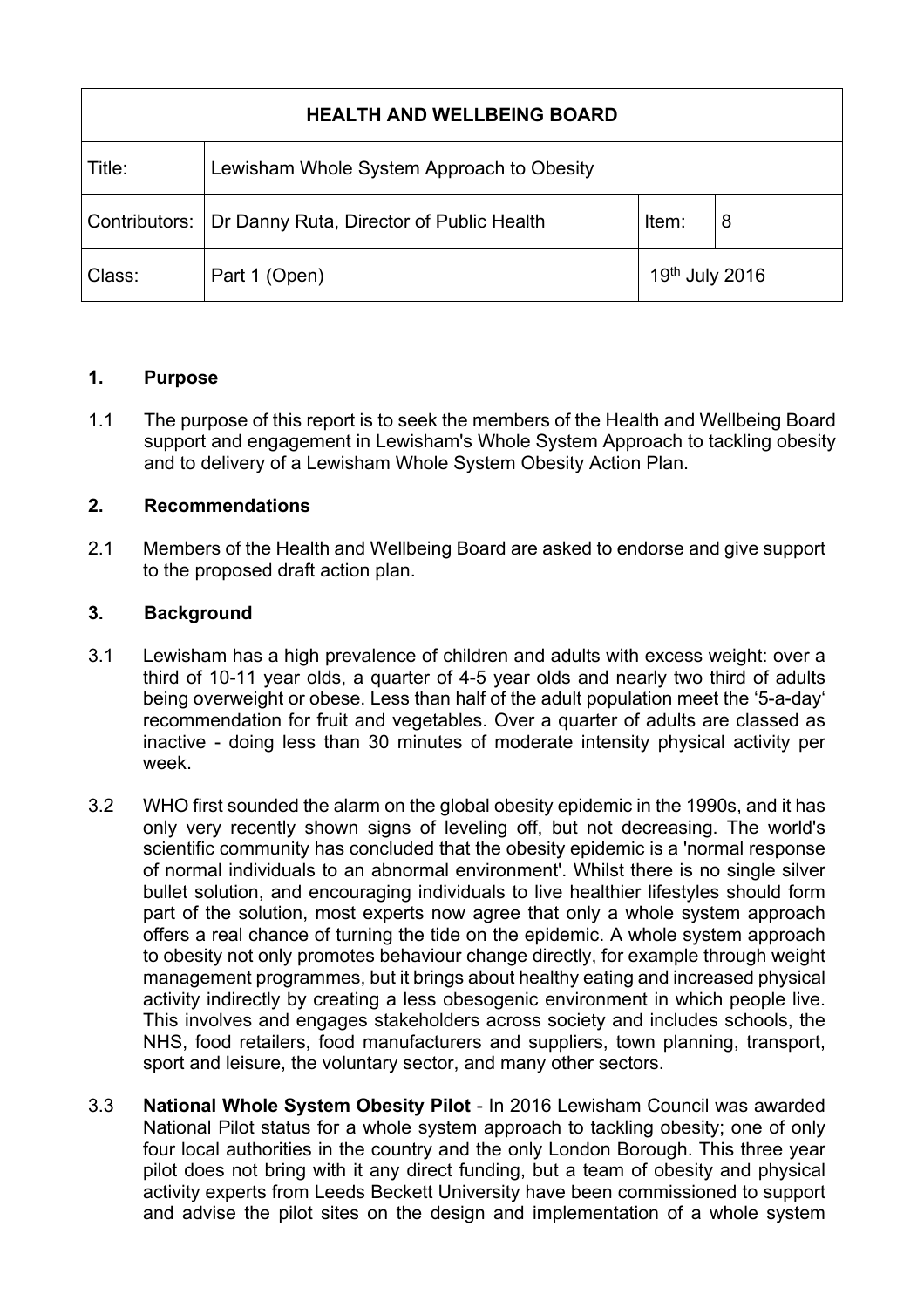approach to reducing population levels of adult and child obesity. It is intended that not only will the research team bring learning and evidence of best practice to the pilot local authorities, but that the lessons learnt will be shared nationally.

3.4 Pan London Childhood Obesity Sector Led Improvement - In late 2015 / early 2016, Lewisham led a Sector Led Improvement (SLI) Programme on childhood obesity involving all London Boroughs. As part of the SLI each borough completed a selfassessment and engaged in a peer challenge event with 4-5 other boroughs. The interim results have been published, and the recommendations, together with the learning from the self-assessment and the peer challenge, has allowed Lewisham to develop a draft Whole System Obesity Action Plan for the next 2-3 years.

### **4. Policy Context**

- 4.1 The Foresight report on Tackling Obesities (2007) identified that obesity is the result of a very large number of determinants with many of the drivers beyond the scope of individuals to influence. The consensus opinion is that there needs to be a whole system approach, with co-ordinated policies and actions across individual, environmental and societal levels to prevent and tackle obesity and that the leadership role of local authorities in developing a workable whole systems approach is crucial.
- 4.2 The government is expected to publish its national obesity strategy towards the end of June or in early July. The Prime Minister intends to launch the strategy and has said he wants the publication to be 'a game-changing moment'.
- 4.3 The Chief Medical Officer's report (2011) recommends:
	- adults aged 19-64 years undertake 150 minutes of moderate intensity physical activity (MPA) per week in bouts of 10 minutes or more, or 75 minutes of vigorous intensity physical activity (VPA) per week or an equivalent combination of the two and should minimise the amount of time spent sedentary.
	- children aged 5-15 years should engage in at least 60 minutes and up to several hours physical activity per day
	- children aged 2 -4 years should engage in at least 180 minutes activity spread throughout the day
- 4.4 Building muscle strength and skills is also a key component of physical activity, this could be through active play in children and resistance-type activity in adults.
- 4.5 Public Health England in 2014 published a framework to embed physical activity into daily life, Everybody Active, Everyday Day: an evidence based approach to physical activity. It concluded that to get people active everyday would only happen if all sectors work together to make physical activity easy, affordable and the 'normal' choice for communities.
- 4.6 The Scientific Advisory Committee on Nutrition (SACN) in July 2015 published its new recommendations on carbohydrates and health and the recommended amount of free sugar has been halved (average intake of free sugars should not exceed 5% of total dietary energy intake). This applies to all age groups from 2 years upwards. It identified particularly high consumption of sugar and sugar sweetened drinks amongst school age children and recommended that the consumption of sugar sweetened drinks should be minimized in children and adults.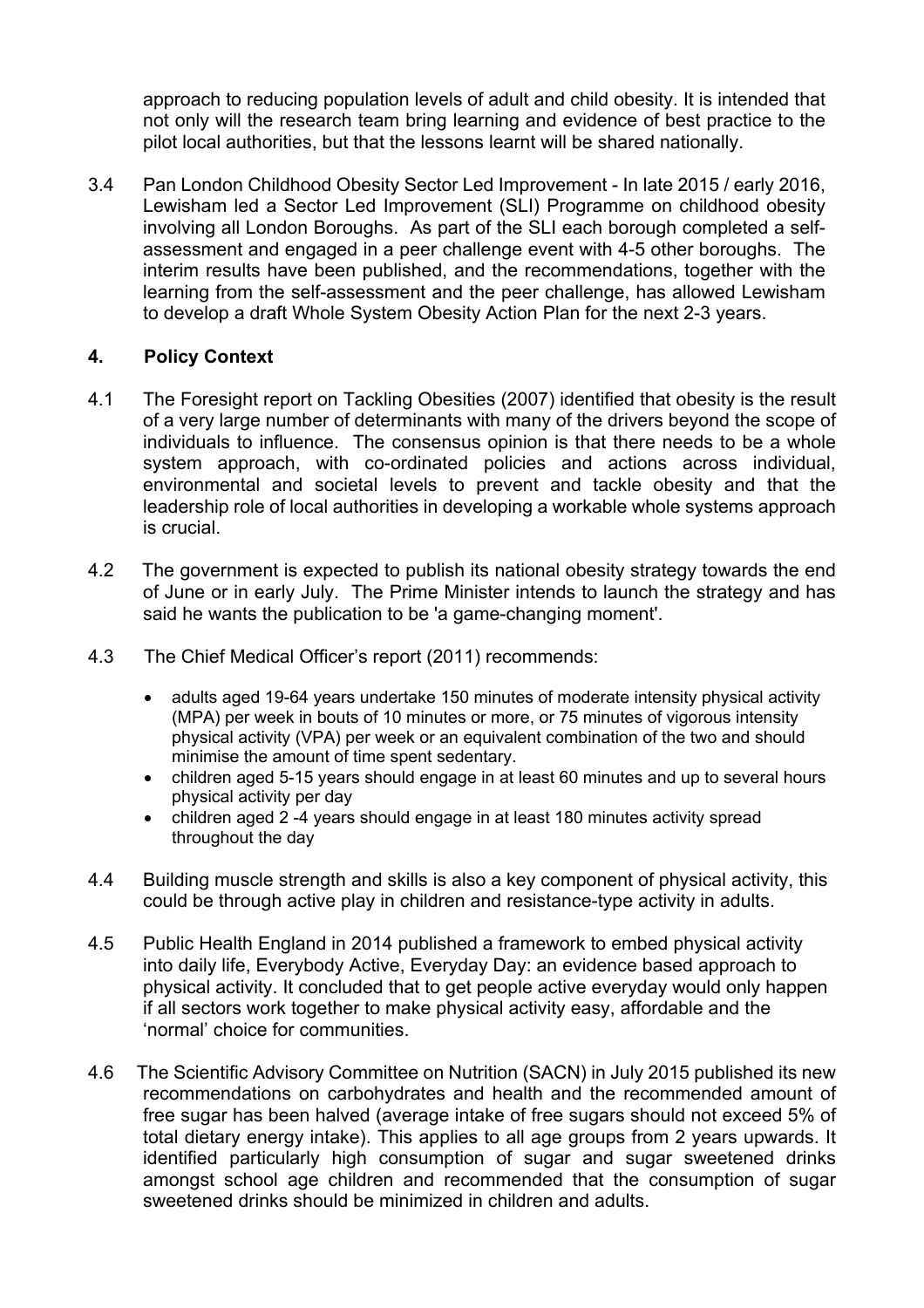4.7 In October 2015 Public Health England published 'Sugar Reduction: the evidence for action'. The report concluded that no single action will be effect give in reducing sugar intakes, and that the problem could not be solved by approaches that rely on individuals changing their behaviour in response to health education and marketing. The environmental drivers are just too big. Their analysis of the evidence suggests that a successful programme could include the following levers:

1. Reduce and rebalance the number and type of price promotions in all retail outlets including supermarkets and convenience stores and the out of home sector (including restaurants, cafes and takeaways);

2. Significantly reduce opportunities to market and advertise high sugar food and drink products to children and adults across all media including digital platforms and through sponsorship;

3. The setting of a clear definition for high sugar foods to aid with actions 1 and 2 above. Currently the only regulatory framework for doing this is via the Ofcom nutrient profiling model, which would benefit from being reviewed and strengthened;

4. Introduction of a broad, structured and transparently monitored programme of gradual sugar reduction in everyday food and drink products, combined with reductions in portion size;

5. Introduction of a price increase of a minimum of 10-20% on high sugar products through the use of a tax or levy such as on full sugar soft drinks, based on the emerging evidence of the impact of such measures in other countries;

6. Adopt, implement and monitor the government buying standards for food and catering services (GBSF) across the public sector, including national and local government and the NHS to the ensure provision and sale of healthier food and drinks in hospitals, leisure centres etc;

7. Ensure that accredited training in diet and health is routinely delivered to all of those who have opportunities to influence food choices in the catering, fitness and leisure sectors and others within local authorities;

8. Continue to raise awareness of concerns around sugar levels in the diet to the public as well as health professionals, employers, the food industry etc., encourage action to reduce intakes and provide practical steps to help people lower their own and their families sugar intake.

4.8 The chancellor announced the introduction of a sugar sweetened drinks tax in 2018. The levy, which will start in April 2018, will put up the price of drinks such as Red Bull, Capri Sun, Sprite and several versions of cola. The Treasury has not decided exactly how much extra they will force producers to charge for heavily sweetened drinks, but health campaigners want it to be 20%. Companies that produce or import soft drinks with significant added sugar will have to pay one level of the tax for drinks containing at least 5g of sugar per 100ml and a higher rate for those with more than 8g per 100ml. It is understood that the Treasury is currently exploring the possibility of piloting the tax early in London.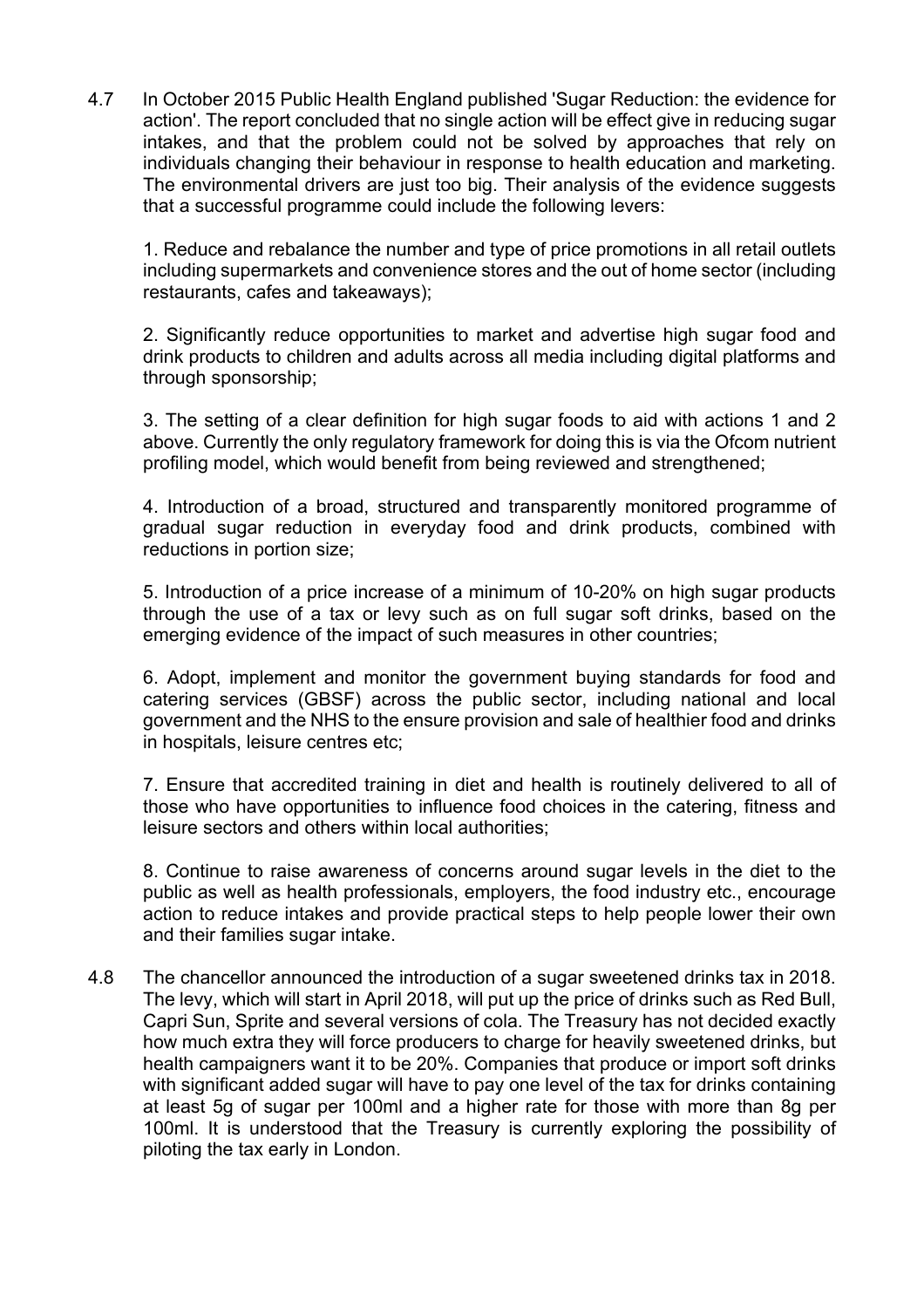### **5. Lewisham's Whole System Obesity Action Plan**

- 5.1 Following the award to Lewisham Council of national pilot status for a whole system approach to obesity, a whole system obesity project board was established which included: senior officer representation from the council directorates of Community Services, Children's Services and Customer Services; the cabinet member for Children & Young People; and Lewisham CCG.
- 5.2 Members of the National team, which included academics from Leeds Beckett University and representatives from PHE, visited Lewisham in early 2016 and met with the Mayor and with the Lewisham whole system obesity project board. This was followed up by a two day workshop at Leeds Beckett University in March involving all four local authority pilot sites.
- 5.3 Following the two day workshop the Lewisham project board met twice more and developed a draft whole system obesity action plan.
- 5.4 The overarching aims of Lewisham's draft whole system obesity action plan are:
	- **1) to promote an environment that supports healthy weight and wellbeing as the norm, making it easier for our residents to choose healthier diets and active lifestyles;**
	- **2) Supporting our communities and families to become healthier and more resilient, which will include addressing the wider determinants of health.**
- 5.5 At a strategic level, we will achieve these aims by engaging the wider Lewisham Partnership to ensure a better co-ordinated approach around the wider determinants of obesity, by forming a **Lewisham Obesity Alliance**. The alliance will continue to build on progress in delivering actions across four priority areas:

#### **Children and Young People Increased Public Awareness and engagement Health and Public Services Environment**

5.6 Initially however, the Alliance will focus on **three cross cutting actions** to create healthy environments: **Sugar Smart Lewisham; the Lewisham Daily Mile; and Use of Lewisham's Parks**.

### 5.7 **Sugar Smart Lewisham**

Lewisham, together with Greenwich will become the first 'SUGAR SMART' boroughs in London, and will launch Jamie Oliver & Sustain's national Sugar Smart Campaign in September 2016. SUGAR SMART is an ambitious campaign helping towns, cities, counties and boroughs across the UK to raise awareness and reduce consumption of sugar across all age groups. The campaign aims to promote healthy alternatives and remove or reduce unhealthy food and drink. As a Sugar Smart borough, we will seek commitments from institutions and businesses across different sectors to develop their own sugar smart policies, to make good food and drink more affordable, accessible and better marketed than high sugar food and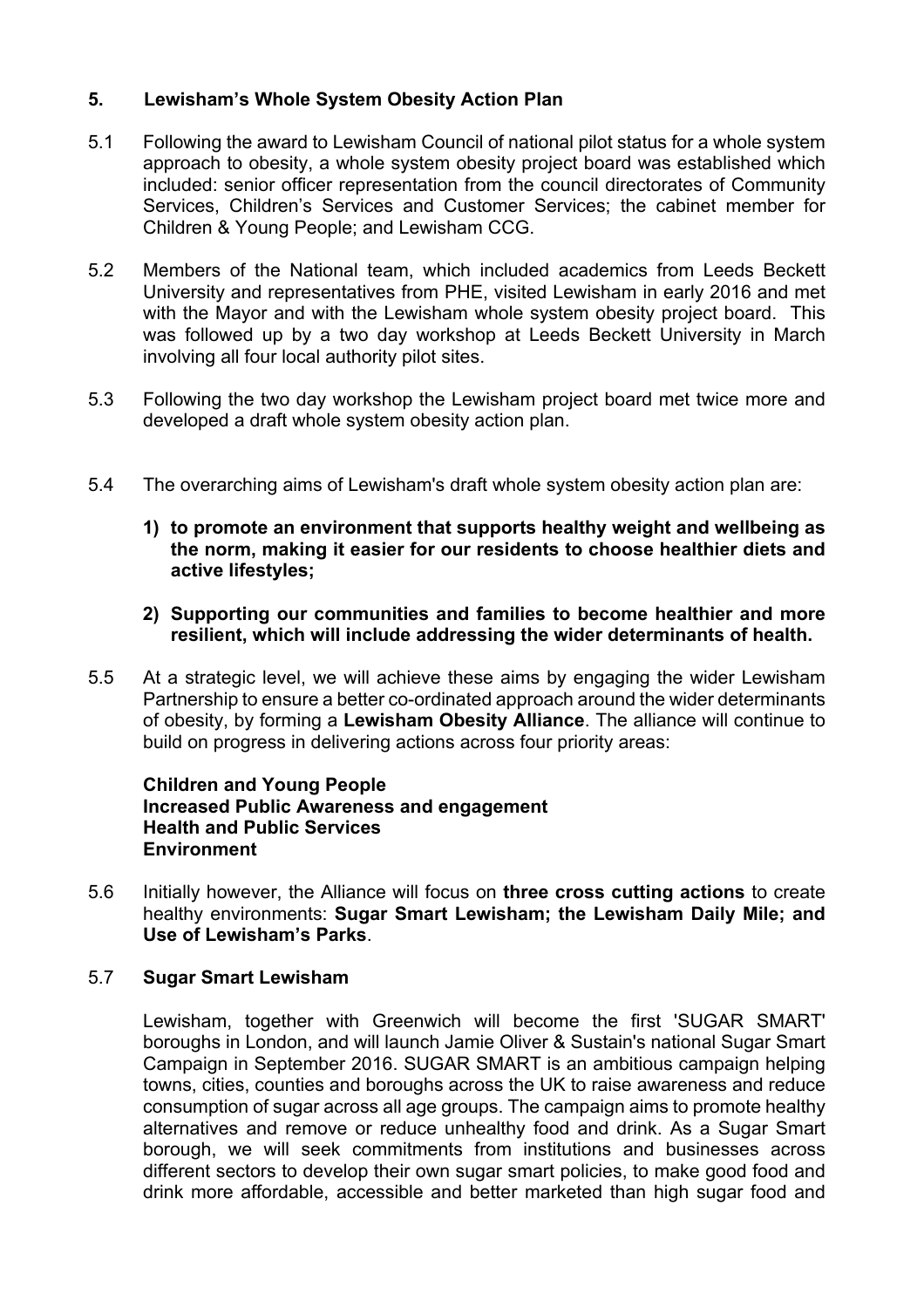drink. The principles of the campaign are aligned to the levers identified by Public Health England to reduce sugar consumption (outlined in section 4.4)

### 5.8 **The Lewisham Daily Mile**

All Lewisham primary schools will be encouraged to allow all children in the school to run outdoors for 12 minutes each day, as part of the Daily Mile initiative. Originally created by a primary head teacher in Stirling, this simple, 'no cost' initiative has swept the UK. Two Lewisham schools have already started running the daily mile, and several more are planning to start in September. An initial Scottish evaluation has demonstrated impressive outcomes in terms of reduced prevalence of childhood obesity and improved levels of cardio respiratory fitness. Anecdotal evidence suggests improvements in attendance, behaviour and educational attainment.

### 5.9 **Use of Lewisham's Parks**

Lewisham council aims to build on its track record of success in increasing the use of its parks to improve physical and mental health and wellbeing (for example through it 'Nature's Gym' initiative - https://natureconservationlewisham.co.uk/howto/natures-gym-2/). The council plans to explore the use of social media and web based technology developed locally to make it easier for people to meet in parks and open spaces to play, exercise and run ([www.sportstarta.com\)](http://www.sportstarta.com/).

- 5.10 A number of other new innovations have been identified in the action plan, for example: increasing participation in physical activity through dance, working with Trinity Laban; and increasing recreational physical activity through football and basketball, working with primary schools, London Thunder Basketball Club and Millwall FC Community Trust.
- 5.11 **Appendix one** describes Lewisham's Whole System Obesity action Plan in more detail.

### **6. Financial implications**

6.1 In order to fulfill its statutory responsibilities for delivering the prescribed public health functions (sexual health, NHS health checks, Public Health advice to the CCG, Health Visiting and the National Child Measurement Programme) as resources are being reduced through council savings and cuts in Public Health Grant, the council will have to look at reducing investment in preventative lifestyle services, and achieve public health outcomes through more upstream whole system approaches that change the environment and address the wider determinants of ill health. The proposed whole system obesity action plan aims to achieve such a shift in approach to public health. None of the actions described in this report are funded from the Public Health budget.

### **7. Legal implications**

7.1 There are no legal implications

### **8. Crime and disorder implications**

8.1 There are no crime and disorder implications